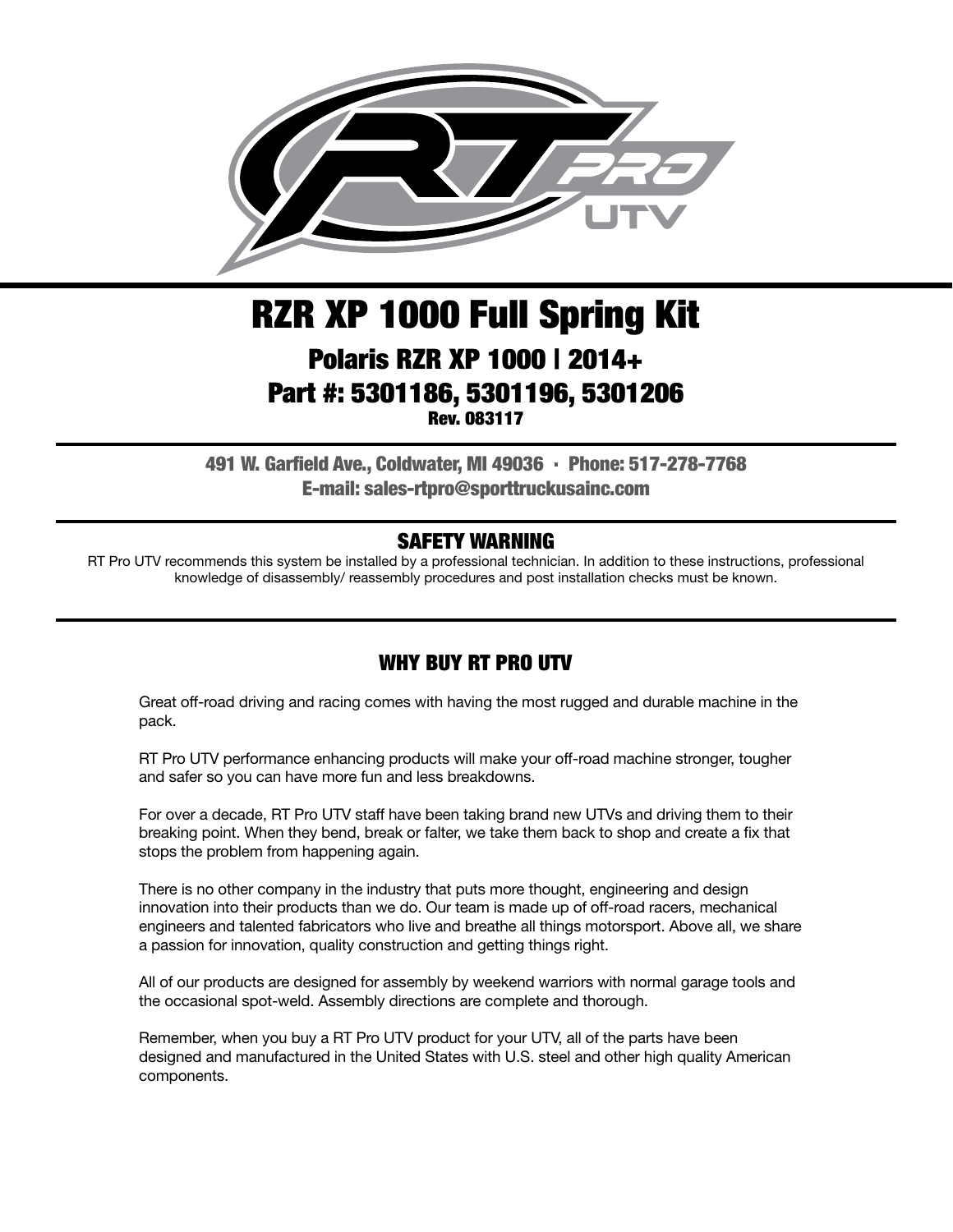

| <b>RTP5301186 - Light</b> |                          |            |  |
|---------------------------|--------------------------|------------|--|
| Part#                     | <b>Description</b>       | <b>QTY</b> |  |
| 25120225S                 | Front Coil Spring        | 2          |  |
| 25040600S                 | <b>Front Coil Spring</b> | 2          |  |
| 30100150S                 | <b>Rear Coil Spring</b>  | 2          |  |
| 30140300S                 | Rear Coil Spring         | 2          |  |
| 04003                     | Coil Spacer              | 2          |  |
| 04009                     | Coil Spacer              | 4          |  |
| 04004                     | Coil Spacer              | 2          |  |

| 04004                   | Coll Spacer              | ∠          |
|-------------------------|--------------------------|------------|
|                         |                          |            |
| RTP5301206 - Heavy Duty |                          |            |
| Part #                  | <b>Description</b>       | <b>QTY</b> |
| 25120225S               | <b>Front Coil Spring</b> | 2          |
| 25040600S               | <b>Front Coil Spring</b> | 2          |
| 30100250S               | <b>Rear Coil Spring</b>  | 2          |
| 30140300S               | <b>Rear Coil Spring</b>  | 2          |
| 04003                   | Coil Spacer              | 2          |
| 04009                   | Coil Spacer              | 4          |
| 04004                   | Coil Spacer              | 2          |

| RTP5301196 - Standard |                          |     |  |
|-----------------------|--------------------------|-----|--|
| Part#                 | <b>Description</b>       | QTY |  |
| 25120225S             | <b>Front Coil Spring</b> | 2   |  |
| 25040600S             | Front Coil Spring        | 2   |  |
| 30100200S             | Rear Coil Spring         | 2   |  |
| 30140300S             | Rear Coil Spring         | 2   |  |
| 04003                 | Coil Spacer              | 2   |  |
| 04009                 | Coil Spacer              | 4   |  |
| 04004                 | Coil Spacer              | 2   |  |

SPECIAL TOOLS

N/A

## INSTALLATION TIME

Approximately 1 hours Easy/ Medium Difficulty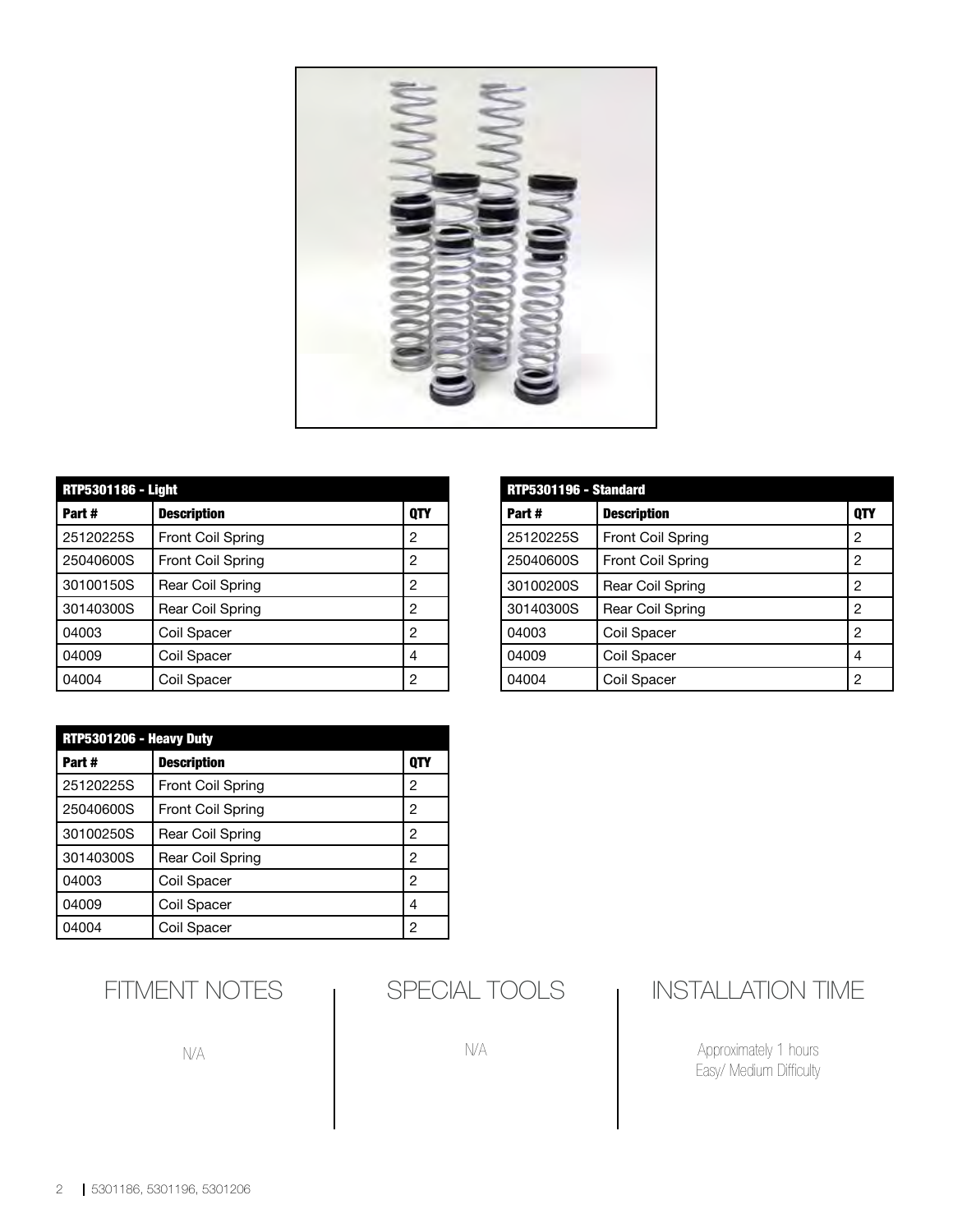# INSTALLATION INSTRUCTIONS

#### INSTALLING THE SPRINGS

- 1. Remove shocks from machine and back off Preload Adjuster Nuts until there is enough room to remove the Lower Retaining Rings from the shock assemblies.
- 2. Slide OEM springs off shock assembly and discard. Keep the Lower Retainer Rings for re-use.
- 3. Start by installing the adapter rings to the top spring retainer. These will adapt your shocks to use the new largersized springs provided in this kit. (Adapters are only used on the front shocks in this kit).
- 4. The front springs are 2.5" I.D. and the rear are 3.0" I.D. the short springs go on first.
- 5. Slide the new springs on starting with the short springs. Next slide the supplied Spring Spacers on to the shock bodies. The short shoulder of the spacers should face the short spring and slide inside of it.

*NOTE: You may reuse the OEM rear spring spacers mounted upside down for a firmer ride at an earlier point in the travel. Start with ours then experiment later if needed.*

6. Finally, install the long springs and the Lower Retaining Rings. - Once the shocks are reassembled you are ready to move on to the initial setup.

*NOTE: While the shocks are off the machine be sure to lubricate the eyelets on the shocks with some grease or your preference of lubricant. Polaris is shipping the RZR's out with completely dry eyelets!*

### SETTING UP THE SPRINGS

Settings vary so much from vehicle to vehicle. It is impossible for us to give a universal answer to where you should start. Like with any coil-over shock, spring rates and preload take some fine tuning to achieve the best results. The good news is we have the rates figured out for 95% of users. As for the preload, we recommend using this formula:

7. With the machine jacked up off the ground; Spin the Preload Adjuster Nuts down until they touch off on the springs. This is Zero Preload.

*NOTE: A common misconception is that preload is to be measured from below the head of the shock (where it meets the threaded body) to the top of the Preload Adjuster Nuts. This is false. Zero preload is when the shock is fully extended and the Preload Adjuster Nut is just touching the spring stack enough to keep it from moving up and down inside its limits. The measurement from the head of the shock should only be used as a reference point to check total preload.*

- 8. From Zero Preload, tighten the Preload Adjuster Nuts down 1/4" on the front and 1 1/2" on the rear shocks. Use the exposed threaded bodies of the shocks as a reference point to know how far you're going.
- 9. Set the machine on the ground after setting both front and rear Initial Preload. Before measuring your ride height, take the vehicle for a quick ride around the driveway.

*NOTE: The suspension needs to "settle" and will only do so by driving it. Jumping up and down on the bumpers will not suffice.*

- 10. Once the suspension is settled, measure the front and rear ride height. At RT Pro we measure the rear at the bottom of chassis. On the front we measure at the front of the chassis base structure directly behind the lower arm rearmost mounting tab.
- 11. As a base recommendation, we set most of our racing vehicles at 13" front and 12" rear. The RZR seems to jump and handle better with the front end about 0.5-1" higher than the rear. For terrain with less ground clearance required we always prefer 13"F / 11"R. This is our preference so your mileage may vary. There is no real "wrong" way to set your vehicle up. It should always be whatever works best for you. Of course you can always add more preload to get a little extra ride height but will sacrifice ride quality.